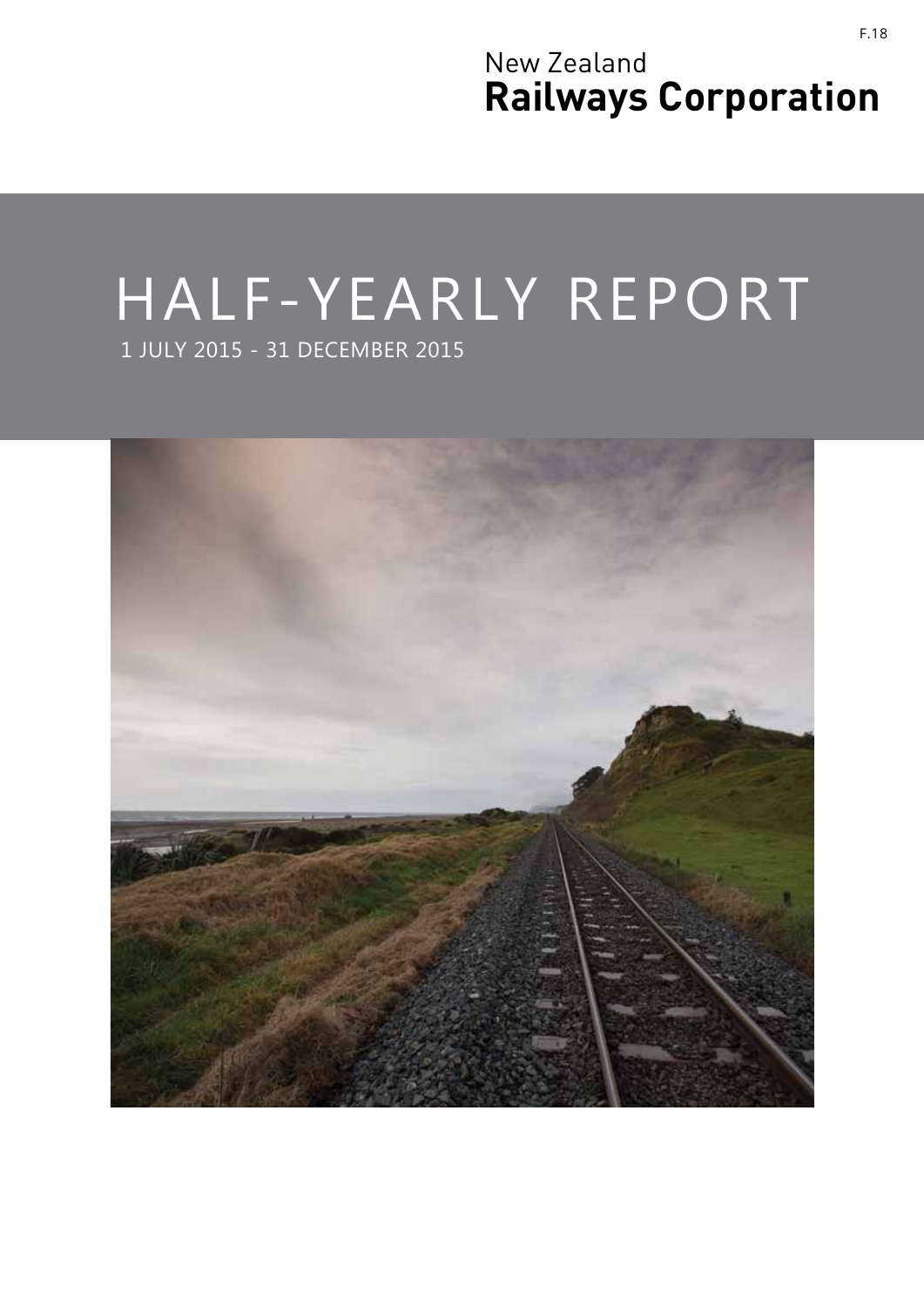Cover photo: Brendon O'Hagan Photo page 3: KiwiRail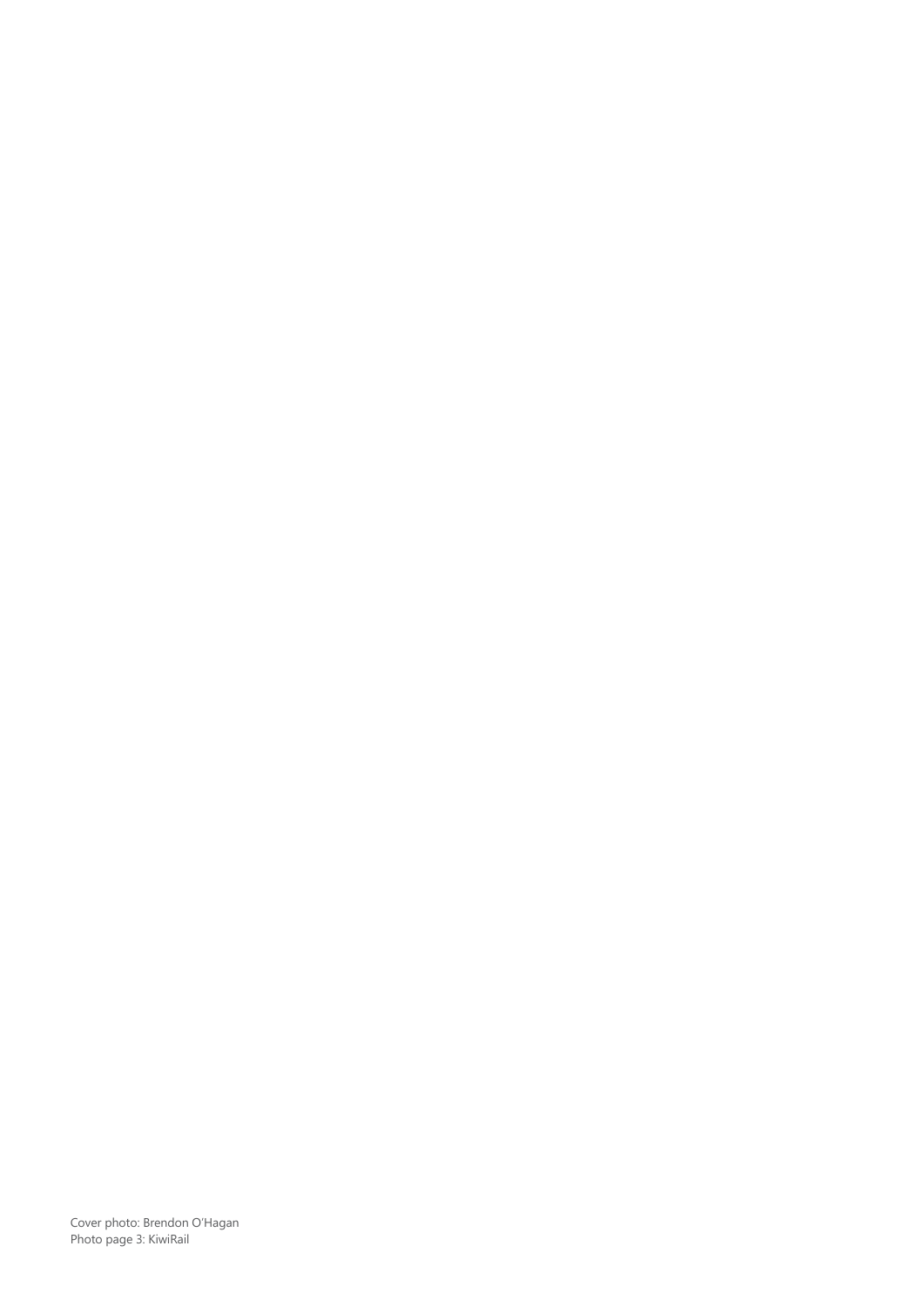# **Contents**

| Chairman's Report              |  |
|--------------------------------|--|
| Unaudited Financial Statements |  |

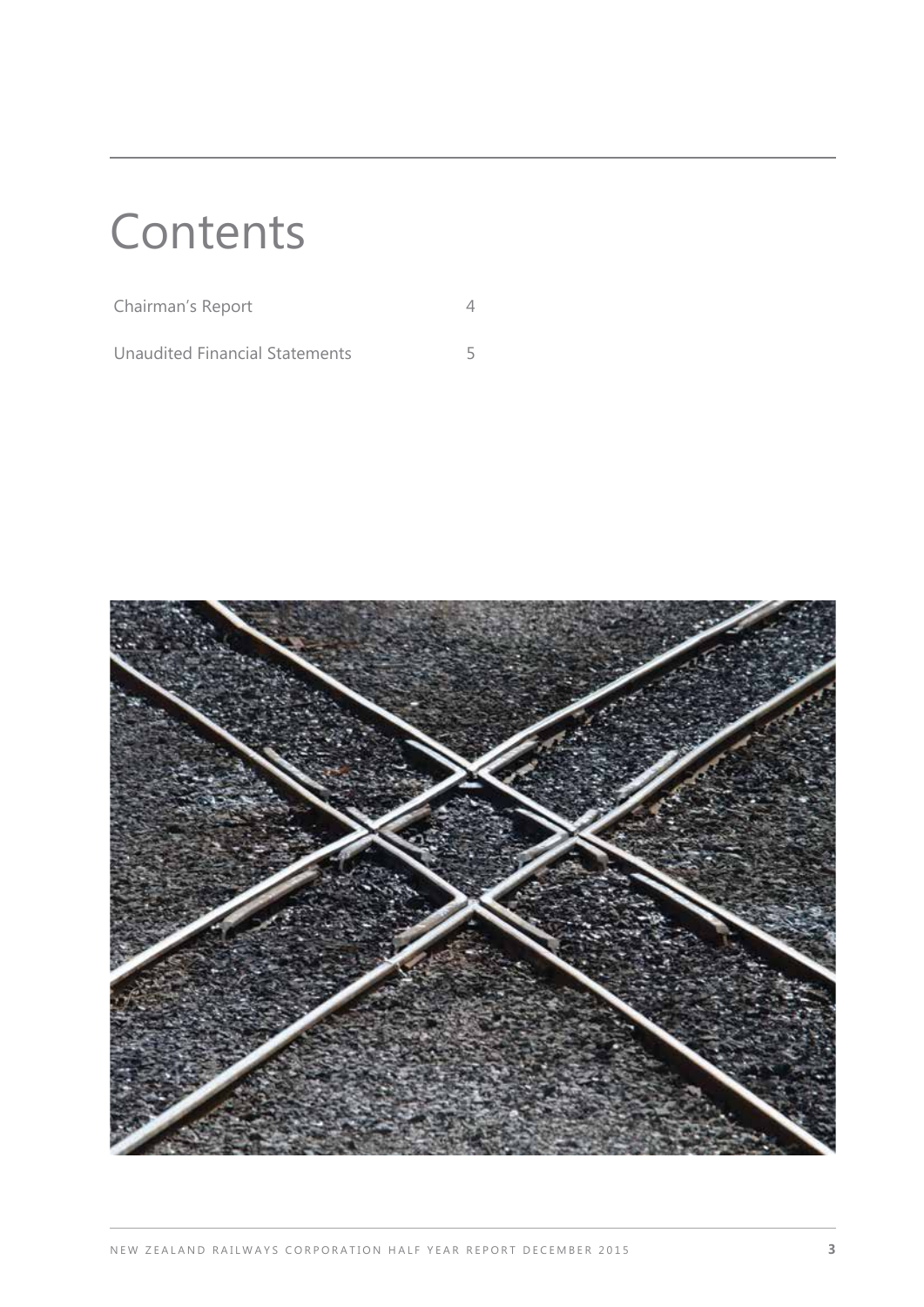## Chairman's Report



I am pleased to present this half-yearly report for the New Zealand Railways Corporation ("**Corporation**") for the six months ended 31 December 2015.

In the six months ended 31 December 2015, the Corporation continued to support the creation of a sustainable rail business in New Zealand.

As set out in its Statement of Corporate Intent, the Corporation holds the rail estate on behalf of the Crown. It is not expected to derive any return from the land and is not expected to operate a rail business. It continues to lease the rail estate to KiwiRail Limited a wholly owned subsidiary of KiwiRail Holdings Limited ("**KiwiRail**") for nominal consideration, to enable KiwiRail to enjoy the commercial benefit of the land and support the Crown's investment in rail operations as a whole. The lease to KiwiRail was renewed in June 2014, meaning that KiwiRail now has a secure leasehold tenure over the rail estate until the end of 2070.

To minimise costs and avoid duplication of work with KiwiRail, there is a Management Agreement under which KiwiRail provides corporate and administrative services to the Corporation for a nominal charge. The unaudited half-yearly financial statements attached to this report show that the Corporation's operating costs have been fully offset by the charge payable by KiwiRail in accordance with the Management Agreement.

Excluding timing differences, year to date operating costs are generally in line with budget.

KiwiRail has entered into the statutory process under the Deed of Settlement with the Port Nicholson Block Settlement Trust in relation to the sale of Wellington Railway Station. The Corporation is monitoring KiwiRail's progress and will consider its recommendations to the Minister in relation to any disposals at the relevant time.

**John Spencer CNZM**, Chairman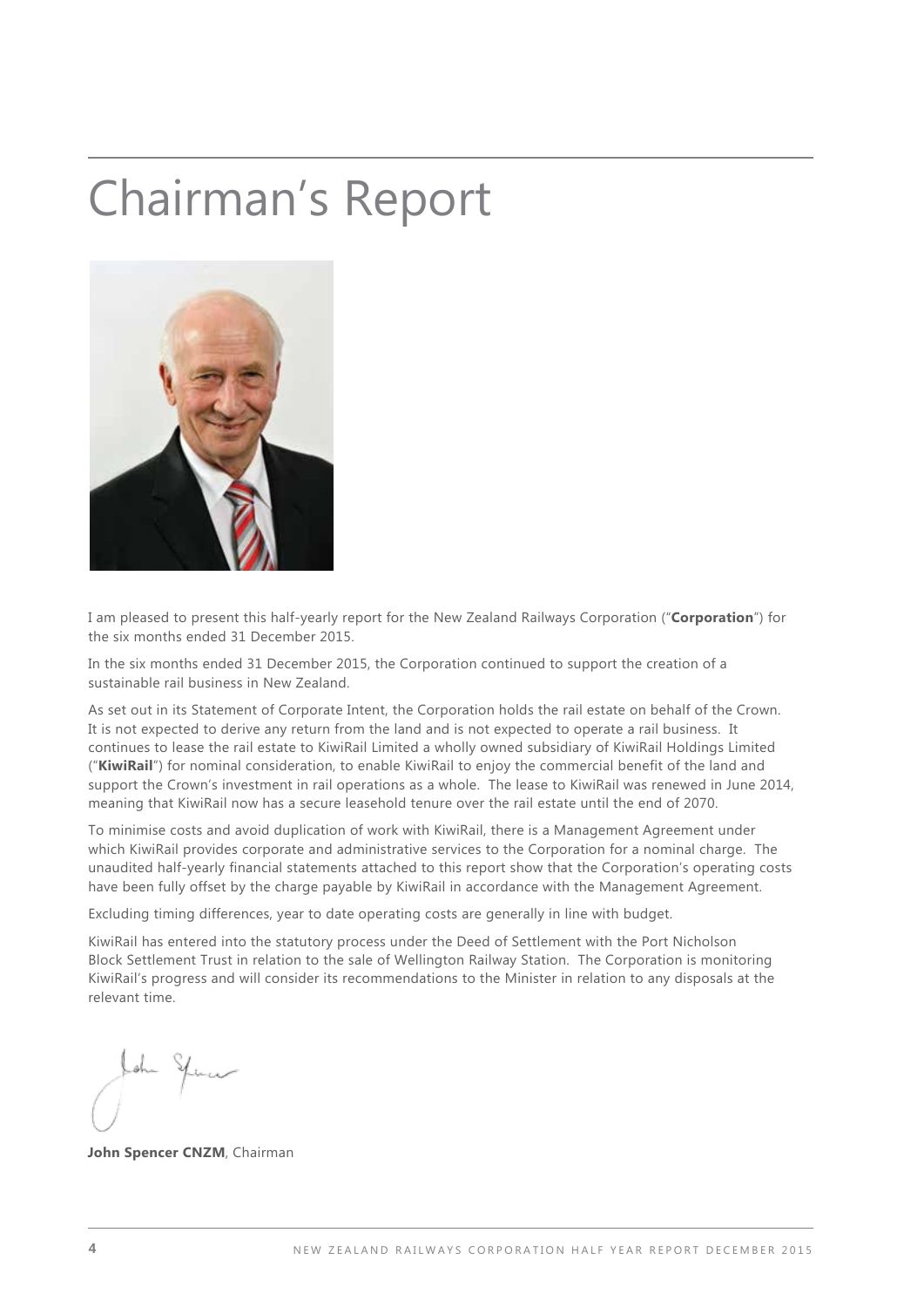#### New Zealand Railways Corporation Statement of Financial Performance

For the six months ended 31 December 2015

|                                              | <b>Note</b> | 6 months ended<br>31 Dec 2015<br>(Unaudited) | 6 months ended<br>31 Dec 2014<br>(Unaudited) | <b>Year ended</b><br>30 June 2015<br>(Audited) |
|----------------------------------------------|-------------|----------------------------------------------|----------------------------------------------|------------------------------------------------|
|                                              |             | \$000                                        | \$000                                        | \$000                                          |
| Operating revenues                           | 2           | 24                                           | 19                                           | 112                                            |
| Operating expenses                           | 3           | (24)                                         | (19)                                         | (112)                                          |
| <b>Operating surplus</b>                     |             |                                              |                                              |                                                |
| Depreciation and amortisation expense        |             | (157)                                        | (726)                                        | (1, 452)                                       |
| Net gain/(loss) on sale and purchase of land | 4           | 190                                          | 6                                            | 4,631                                          |
| <b>Net gain(loss)</b>                        |             | 33                                           | (720)                                        | 3,179                                          |

### Statement of Comprehensive Revenue and Expense

For the six months ended 31 December 2015

| <b>Note</b>                                                                                                                      | 6 months ended<br>31 Dec 2015<br>(Unaudited) | 6 months ended<br>31 Dec 2014<br>(Unaudited) | Year ended<br>30 June 2015<br>(Audited) |
|----------------------------------------------------------------------------------------------------------------------------------|----------------------------------------------|----------------------------------------------|-----------------------------------------|
|                                                                                                                                  | \$000                                        | \$000                                        | \$000                                   |
| Net gain/(loss)                                                                                                                  | 33                                           | (720)                                        | 3.179                                   |
| Other comprehensive revenue and expense<br>Revaluation of Property & Plant and<br>Equipment<br>Vesting of assets and liabilities | $\qquad \qquad$<br>$\overline{\phantom{a}}$  | (184)                                        | 119,531                                 |
| Total comprehensive revenue and expense                                                                                          | 33                                           | (904)                                        | 122.710                                 |

The accompanying notes form part of these financial statements.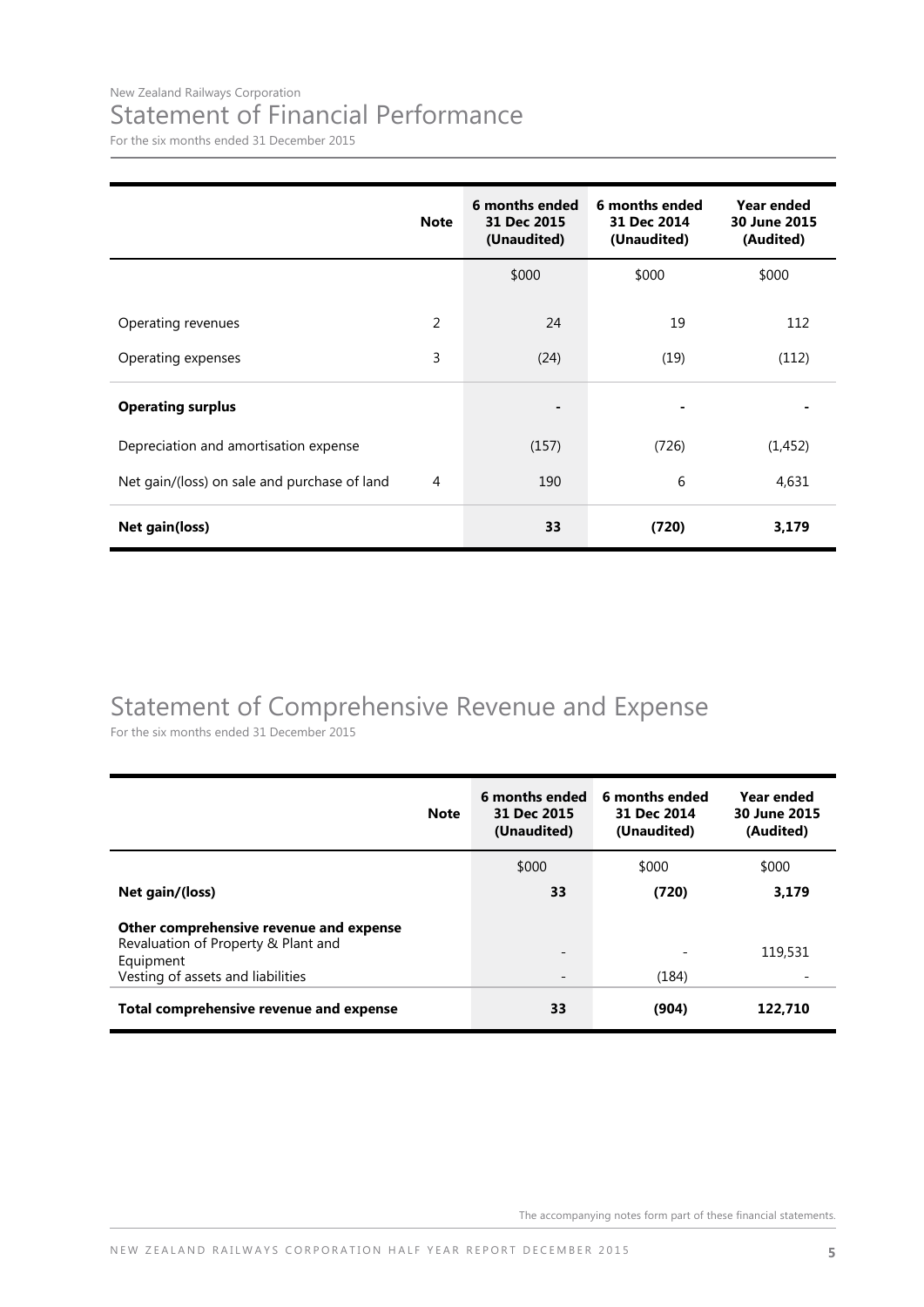As at 31 December 2015

|                                   | <b>Note</b> | 6 months ended<br>31 Dec 2015<br>(Unaudited) | 6 months ended<br>31 Dec 2014<br>(Unaudited) | Year ended<br>30 June 2015<br>(Audited) |
|-----------------------------------|-------------|----------------------------------------------|----------------------------------------------|-----------------------------------------|
|                                   |             | \$000                                        | \$000                                        | \$000                                   |
| <b>Current assets</b>             |             |                                              |                                              |                                         |
| Cash and cash equivalents         |             | $\overline{7}$                               | $\mathbf{1}$                                 | $\mathbf{1}$                            |
| Trade receivables                 |             | 14                                           |                                              |                                         |
| Goods and services tax receivable |             | $\mathbf{1}$                                 |                                              | 7                                       |
| Assets held for sale              |             |                                              |                                              | 17,414                                  |
|                                   |             | 22                                           | $\mathbf{1}$                                 | 17,422                                  |
| <b>Non-current assets</b>         |             |                                              |                                              |                                         |
| Property, plant and equipment     | 5           | 3,363,502                                    | 3,270,650                                    | 3,363,486                               |
|                                   |             | 3,363,502                                    | 3,270,650                                    | 3,363,486                               |
| <b>TOTAL ASSETS</b>               |             | 3,363,524                                    | 3,270,651                                    | 3,380,908                               |
| <b>Current liabilities</b>        |             |                                              |                                              |                                         |
| Trade and other liabilities       |             | 22                                           | $\mathbf{1}$                                 | 8                                       |
|                                   |             | 22                                           | 1                                            | 8                                       |
| <b>Equity</b>                     |             |                                              |                                              |                                         |
| Equity capital                    |             | 1,532,446                                    | 1,532,446                                    | 1,532,446                               |
| Retained earnings                 |             | (1, 398, 395)                                | (1, 397, 544)                                | (1,380,997)                             |
| Asset revaluation reserve         |             | 3,229,451                                    | 3,135,748                                    | 3,229,451                               |
|                                   |             | 3,363,502                                    | 3,270,650                                    | 3,380,900                               |
| TOTAL LIABILITIES AND EQUITY      |             | 3,363,524                                    | 3,270,651                                    | 3,380,908                               |

home

**John Spencer** Chairman 24 February 2016

of Thee

**Sharon Shea** Director 24 February 2016

The accompanying notes form part of these financial statements.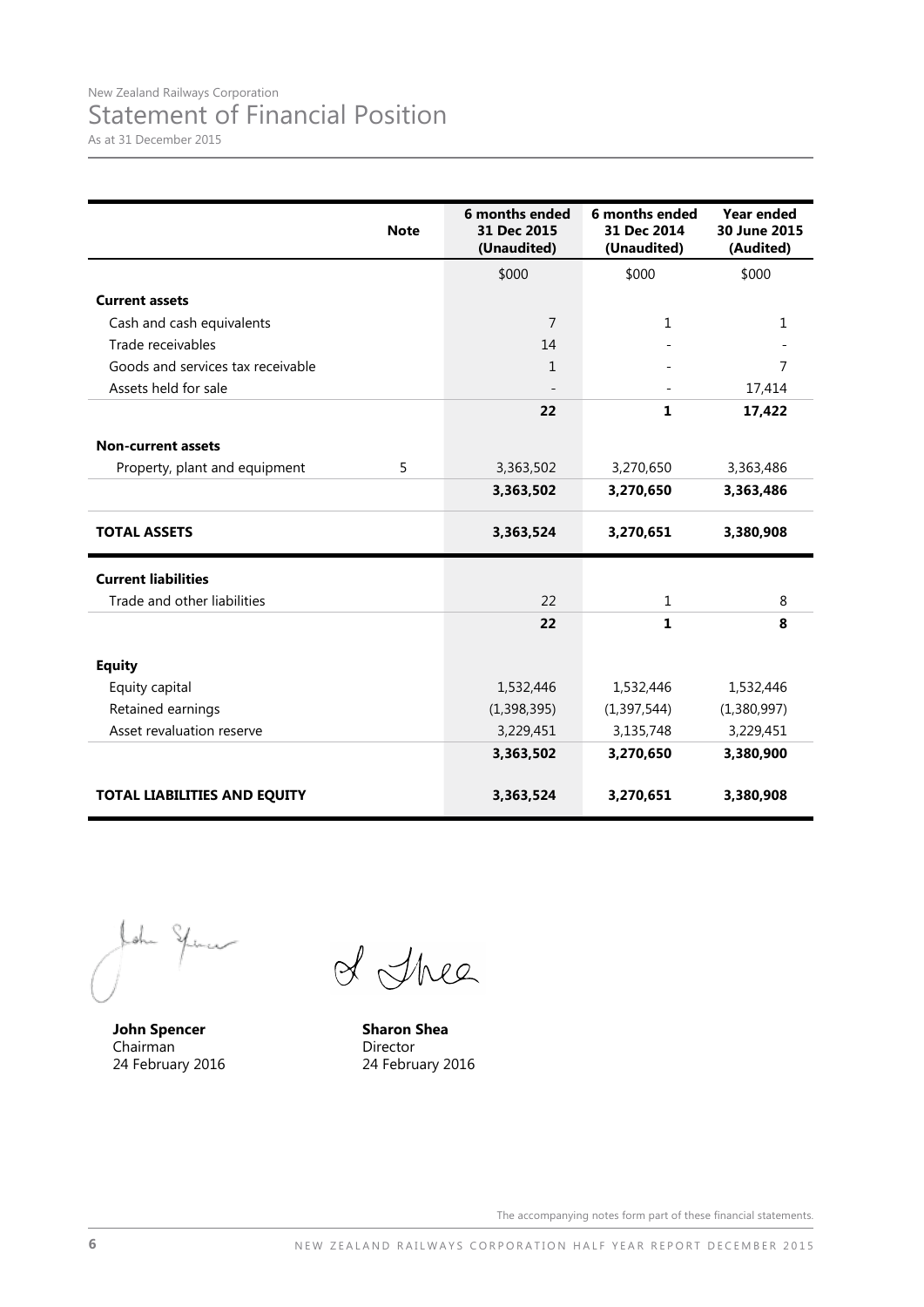| Statement of Changes in Equity<br>For the six months ended 31 December 2015 |                       |                          |                                     |              |
|-----------------------------------------------------------------------------|-----------------------|--------------------------|-------------------------------------|--------------|
|                                                                             | <b>Equity Capital</b> | <b>Retained Earnings</b> | <b>Asset Revaluation</b><br>Reserve | <b>Total</b> |
|                                                                             | \$000                 | \$000                    | \$000                               | \$000        |
| As at 1 July 2014 (Audited)                                                 | 1,532,446             | (1,396,640)              | 3,135,748                           | 3,271,554    |
| Net loss for the period                                                     |                       | (720)                    |                                     | (720)        |
| Other comprehensive revenue and expense                                     |                       |                          |                                     |              |
| Release of revaluation reserve to retained earnings                         | L.                    | (184)                    |                                     | (184)        |
| Total comprehensive revenue and expense                                     | ×,                    | (904)                    | ٠                                   | (904)        |
| As at 31 December 2014 (Unaudited)                                          | 1,532,446             | (1, 397, 544)            | 3,135,748                           | 3,270,650    |
| Net surplus for the period                                                  |                       | 3,899                    |                                     | 3,899        |
| Other comprehensive revenue and expense                                     |                       |                          |                                     |              |
| Revaluation of property, plant and equipment                                | ı                     |                          | 119,531                             | 119,531      |
| Release of revaluation reserve to retained earnings                         | L.                    | 26,012                   | (25, 828)                           | 184          |
| Total comprehensive revenue and expense                                     |                       | 29,911                   | 93,703                              | 123,614      |
| Transactions with owners                                                    |                       |                          |                                     |              |
| Sale and purchase of NZRC land                                              | $\mathsf I$           | (13, 364)                |                                     | (13, 364)    |
| As at 30 June 2015 (Audited)                                                | 1,532,446             | (1,380,997)              | 3,229,451                           | 3,380,900    |
| Net surplus for the period                                                  |                       | 33                       |                                     | 33           |
| Other comprehensive revenue and expense                                     |                       |                          |                                     |              |
| Vesting of assets and liabilities                                           | $\mathbf{I}$          |                          |                                     |              |
| Total comprehensive revenue and expense                                     |                       | 33                       |                                     | 33           |
| Transactions with owners                                                    |                       |                          |                                     |              |
| Sale and purchase of NZRC land                                              | $\mathsf I$           | (17, 431)                |                                     | (17, 431)    |
| As at 31 December 2015 (Unaudited)                                          | 1,532,446             | (1,398,395)              | 3,229,451                           | 3,363,502    |

New Zealand Railways Corporation

New Zealand Railways Corporation

The accompanying notes form part of these financial statements. The accompanying notes form part of these financial statements.

> NEW ZEALAND RAILWAYS CORPORATION HALF YEAR REPORT DECEMBER 2015 NEW ZEALAND RAILWAYS CORPORATION HALF YEAR REPORT DECEMBER 2015

**7**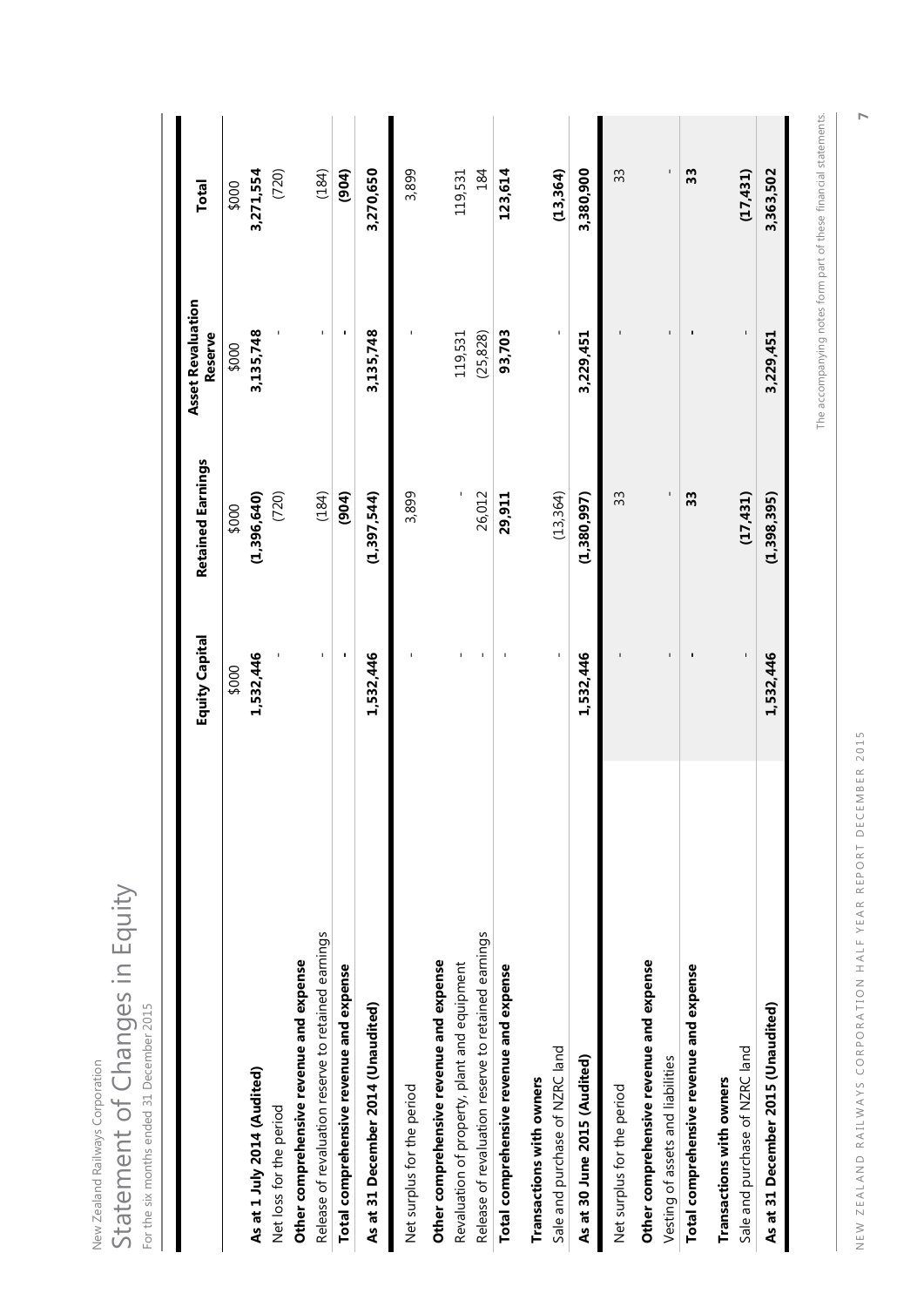### Statement of Cash Flows

For the six months ended 31 December 2015

|                                                          | 6 months ended 6 months ended<br>31 Dec 2015<br>(Unaudited) | 31 Dec 2014<br>(Unaudited) | Year ended<br>30 June 2015<br>(Audited) |
|----------------------------------------------------------|-------------------------------------------------------------|----------------------------|-----------------------------------------|
|                                                          | \$000                                                       | \$000                      | \$000                                   |
| <b>Cash flows from operating activities</b>              |                                                             |                            |                                         |
| Proceeds from:                                           |                                                             |                            |                                         |
| Receipts from customers from non-exchange transactions   | 30                                                          | 19                         | 112                                     |
| Proceeds utilised for:                                   |                                                             |                            |                                         |
| Payments to suppliers and employees                      | (24)                                                        | (19)                       | (112)                                   |
| Net cash flow from operating activities                  | 6                                                           |                            |                                         |
| <b>Cash flows from investing activities</b>              |                                                             |                            |                                         |
| Proceeds from:                                           |                                                             |                            |                                         |
| Sale and swap of property, plant and equipment           | 17,431                                                      |                            | 13,429                                  |
| Proceeds utilised for:                                   |                                                             |                            |                                         |
| Purchase of property, plant and equipment                |                                                             |                            | (65)                                    |
| Net cash flow from investing activities                  | 17,431                                                      |                            | 13,364                                  |
| Cash used in financing activities                        |                                                             |                            |                                         |
| Proceeds from:                                           |                                                             |                            |                                         |
| Increase in equity                                       |                                                             |                            | 65                                      |
| Proceeds utilised for:                                   |                                                             |                            |                                         |
| Reduction in equity                                      | (17, 431)                                                   |                            | (13, 429)                               |
| Net cash used in financing activities                    | (17, 431)                                                   |                            | (13, 364)                               |
| Net increase/(decrease) in cash and equivalents          | 6                                                           |                            |                                         |
| Cash and cash equivalents at the beginning of the period | 1                                                           | 1                          | 1                                       |
| Cash and cash equivalents at the end of the period       | 7                                                           | 1                          | 1                                       |

The accompanying notes form part of these financial statements.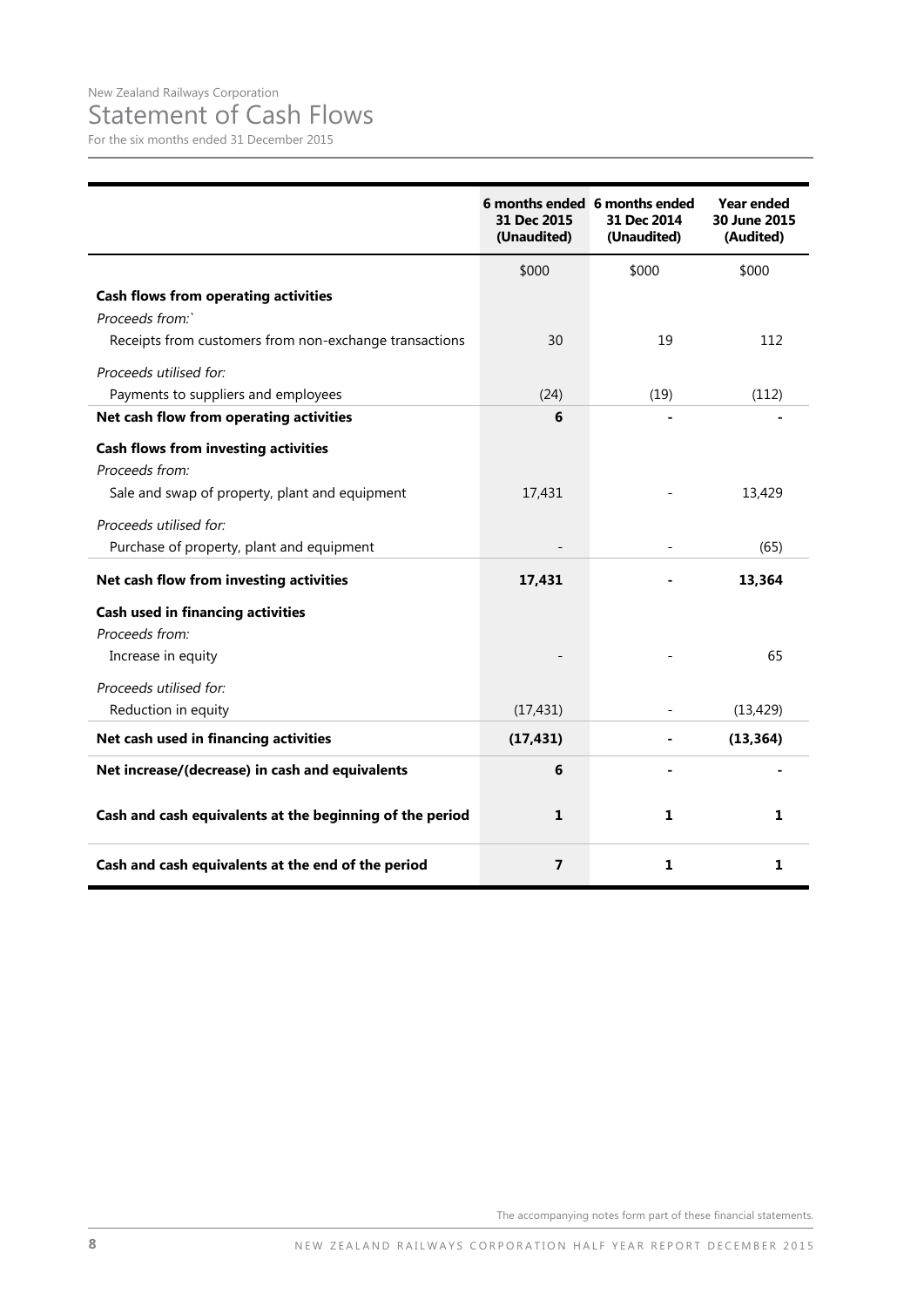#### **1. CORPORATION INFORMATION**

#### **(a) REPORTING ENTITY**

New Zealand Railways Corporation (the Corporation) is a statutory corporation established pursuant to the New Zealand Railways Corporation Act 1981 and is included within the First Schedule of the State Owned Enterprises Act 1986. The Corporation is designated as a Public Sector Public Benefit Entity (PBE) defined as "a reporting entity whose primary objective is to provide goods and services for community or social benefit and where equity has been provided with a view to supporting that primary objective rather than for a financial return to equity holders".

The primary objective of the Corporation is to make available approximately 18,000 hectares of railway land to KiwiRail Holdings Group to enjoy the commercial benefit of the land for nominal consideration.

The financial statements are for the six-months ended 31 December 2015 and were authorised for issue by the Board of Directors on 24 February 2016.

#### **(b) BASIS OF PREPARATION**

#### **Statement of compliance**

The Corporation's financial information is prepared in accordance with New Zealand Generally Accepted Accounting Practice as appropriate for Public Sector PBEs reporting under Tier 2 of the PBE Standards. The Corporation does not have public accountability and is not large as defined in the Accounting Standards Framework of the External Reporting Board.

The financial information also complies with the New Zealand Railways Corporation Act 1981 and the State-Owned Enterprises Act 1986.

The financial statements have been prepared on a historical cost basis, except for land and buildings which are measured at fair value.

The financial statements are presented in New Zealand dollars and all values are rounded to the nearest thousand dollars (\$000) unless otherwise stated.

#### **Changes in accounting policies**

These financial statements are prepared under the PBE Standards. Previously the Corporation has adopted New Zealand equivalents to the International Financial Reporting Standards (NZ IFRS) applicable to PBEs. Except for some terminologies and disclosure requirements, there are no notable difference between NZ IFRS applicable to PBEs and the PBE Standards that are relevant to the Corporation. As such there have been no material changes in accounting policies during the period. The interim report should be read in conjunction with the Annual Report for the year ended 30 June 2015.

#### **(c) GOING CONCERN**

The financial statements are prepared on a going concern basis. Management is not aware of any material uncertainties that may cast significant doubt on the Corporation's ability to continue as a going concern.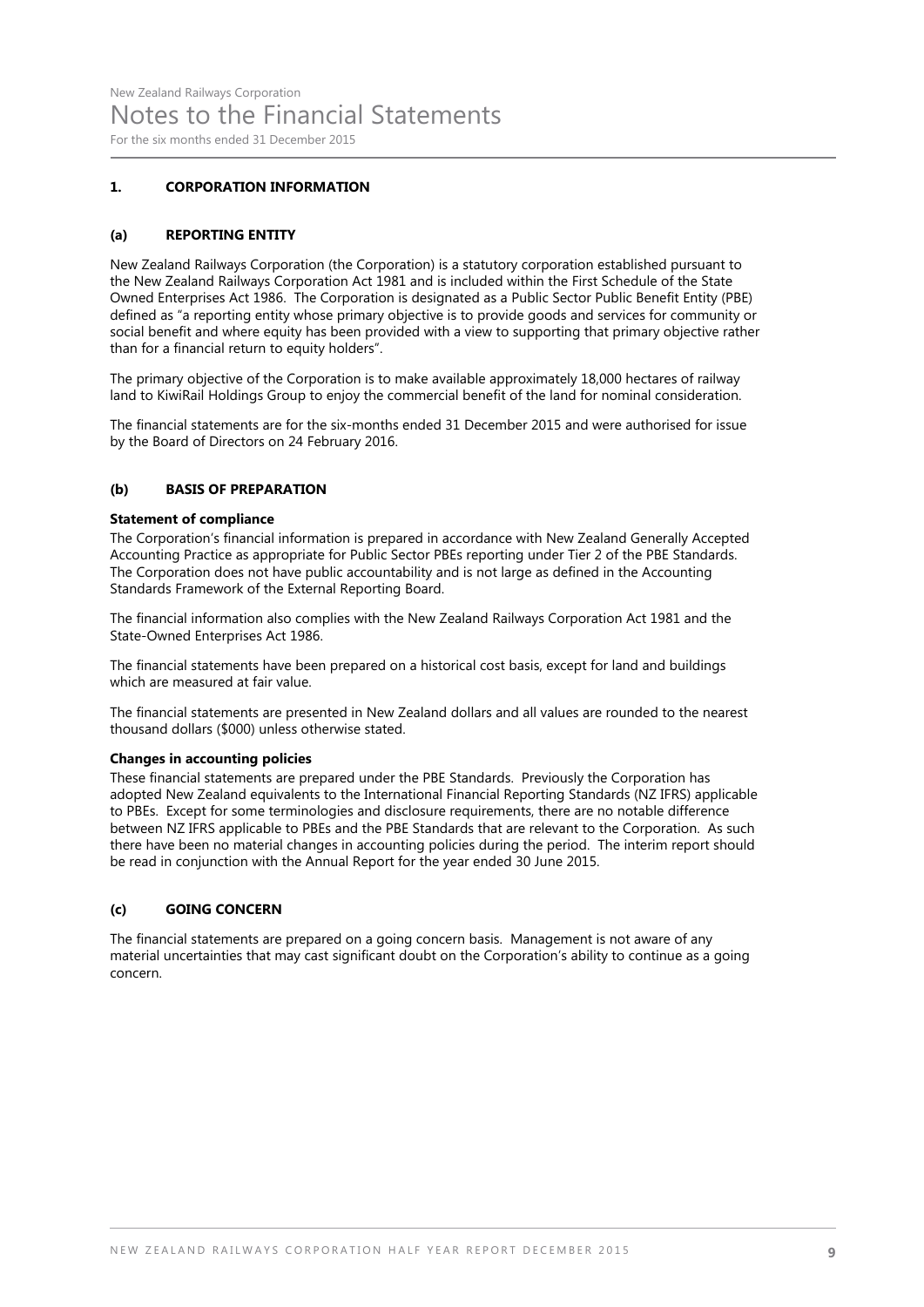#### **2. OPERATING REVENUE**

|                                                   | 31 Dec 2015<br>(Unaudited) | 6 months ended 6 months ended<br>31 Dec 2014<br>(Unaudited) | Year ended<br>30 June 2015<br>(Audited) |
|---------------------------------------------------|----------------------------|-------------------------------------------------------------|-----------------------------------------|
|                                                   | \$000                      |                                                             | \$000                                   |
| Operating revenues from non-exchange transactions | 24                         | 19                                                          | 112                                     |
| <b>Total operating revenue</b>                    | 24                         | 19                                                          | 112                                     |

Operating revenue consists solely of management fees charged to KiwiRail Holdings Limited under the Management Agreement. In accordance with the Management Agreement any operating costs incurred by the Corporation are charged to KiwiRail Holdings Limited as management fees, such that the Corporation makes no operating surplus or loss.

Revenue recognition

Revenue is measured at the fair value of the consideration received or receivable by the Corporation and represents amounts receivable for goods and services provided in the normal course of business once significant risk and rewards of ownership have been transferred to the buyer.

#### **3. OPERATING EXPENSES**

|                                     | 31 Dec 2015<br>(Unaudited) | 6 months ended 6 months ended<br>31 Dec 2014<br>(Unaudited) | Year ended<br>30 June 2015<br>(Audited) |
|-------------------------------------|----------------------------|-------------------------------------------------------------|-----------------------------------------|
|                                     | \$000                      | \$000                                                       | \$000                                   |
| Lease and rental costs              |                            |                                                             | 2                                       |
| Incidents, casualties and insurance | 10                         |                                                             | 22                                      |
| Fees paid to auditors: Audit fees   | $\overline{4}$             |                                                             | 16                                      |
| Directors' fees                     | 9                          |                                                             | 18                                      |
| Professional fees                   |                            | 9                                                           | 53                                      |
| Other expenses                      | 1                          | 10                                                          | 1                                       |
| <b>Total operating expenses</b>     | 24                         | 19                                                          | 112                                     |

The numbers in the Notes to the Financial Statements are expressed in thousands unless otherwise stated.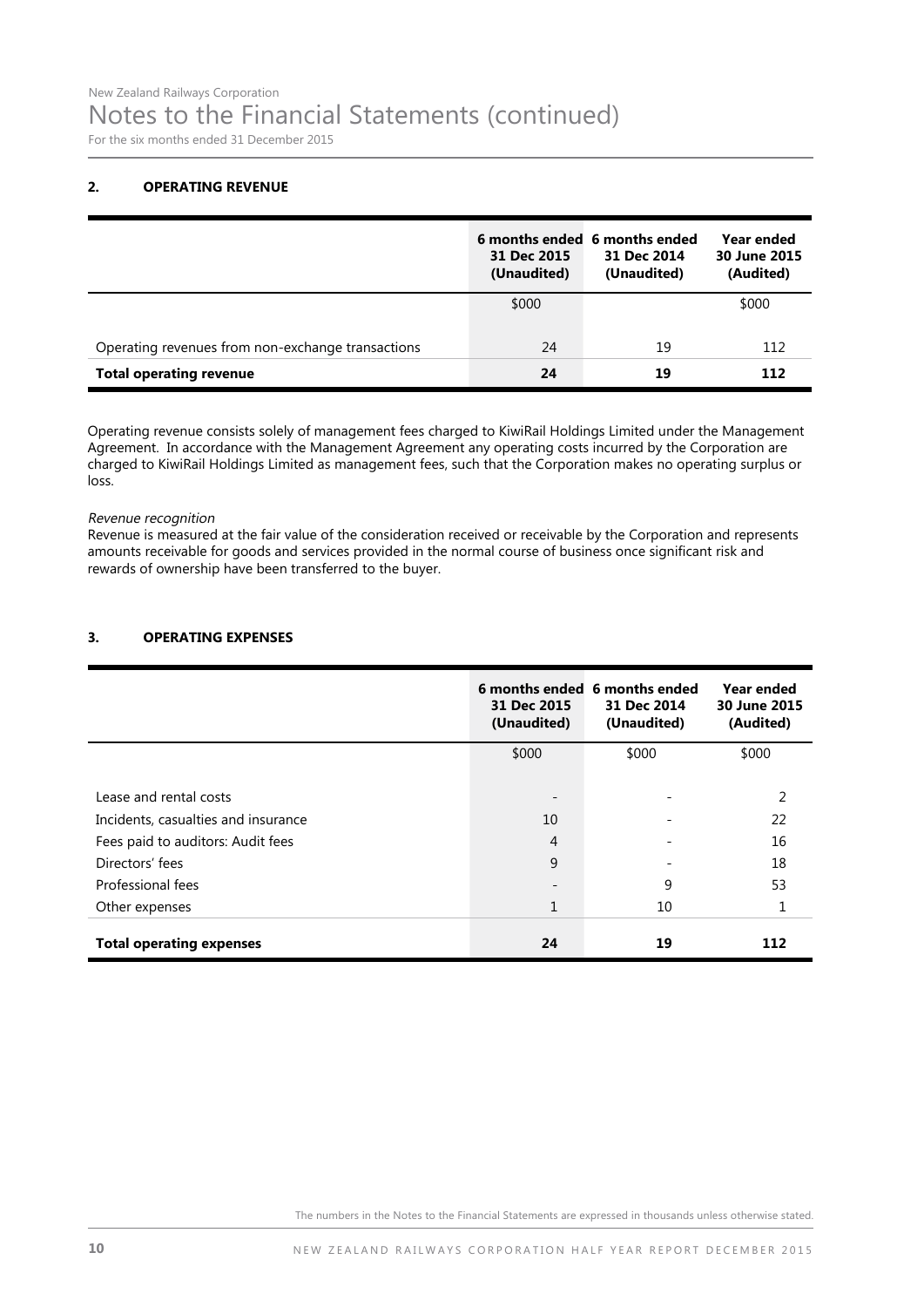#### **4. SALE AND PURCHASE OF LAND**

From time to time the Corporation may sell parcels of railway land. Under the lease agreement with KiwiRail Holdings Limited (the Group) entered into on 31 December 2012, the Group may identify railway land that should be sold and request the Corporation to sell it or surrender it from the lease. The sale proceeds are provided to the Group to support its business as the SOE responsible for the financial performance of the Crown's investment in rail operations. The Corporation may incur an accounting loss following a sale of railway land because the value of the land is in the Corporation's asset base.

Where land has previously been revalued any gain or loss is based on the valuation and any revaluation reserve relating to the land sold is released through the Statement of Changes in Equity.

Similarly, the Group can identify new parcels of land that are required for rail purposes. The Group will fund the acquisition of the land and can transfer it to the Corporation to be included within the lease.

The sale and purchase of land are treated as common control transactions as the Crown is the ultimate parent of the Group and the Corporation. The sale of the Corporation's land and the transfer of the proceeds is regarded as a reduction in equity of the Corporation whilst the Group's acquisition of land for the Corporation is treated as an increase in equity of the Corporation.

The following represents the financial impact of land sold and purchased after the vesting date which impacts the current financial year.

|                                                              | 31 Dec 2015<br>(Unaudited) | 6 months ended 6 months ended<br>31 Dec 2014<br>(Unaudited) | Year ended<br>30 June 2015<br>(Audited) |
|--------------------------------------------------------------|----------------------------|-------------------------------------------------------------|-----------------------------------------|
|                                                              | \$000                      | \$000                                                       | \$000                                   |
| Net proceeds from land sold<br>Net proceeds from land swap   | (17, 431)                  |                                                             | (13,245)                                |
| Land given up                                                | $\overline{\phantom{a}}$   |                                                             | (409)                                   |
| Land acquired                                                | $\qquad \qquad$            |                                                             | 305                                     |
| <b>Net</b>                                                   | $\qquad \qquad$            |                                                             | 184                                     |
| Cost of land acquisitions                                    | -                          |                                                             | 65                                      |
| Net impact of sale and purchase of land charged to<br>equity | (17, 431)                  |                                                             | (13, 364)                               |

|                                                                                                  | 31 Dec 2015<br>(Unaudited) | 6 months ended 6 months ended<br>31 Dec 2014<br>(Unaudited) | Year ended<br>30 June 2015<br>(Audited) |
|--------------------------------------------------------------------------------------------------|----------------------------|-------------------------------------------------------------|-----------------------------------------|
|                                                                                                  | \$000                      | \$000                                                       | \$000                                   |
| Carrying value of land sold                                                                      | (17, 241)                  | (36)                                                        | (8,614)                                 |
| Carrying value given up from land swap                                                           |                            |                                                             | (489)                                   |
| Land purchased by KRL transferred to NZRC                                                        |                            | 42                                                          |                                         |
| Net proceeds from sale of land                                                                   | 17,431                     |                                                             | 13,734                                  |
| Net gain/(loss) on sale and purchase of land recognised in<br>Statement of Financial Performance | 190                        | 6                                                           | 4,631                                   |
| Release of revaluation reserve                                                                   | $\overline{\phantom{0}}$   |                                                             | 8,863                                   |
| Net gain/(loss) on original cost                                                                 | 190                        | 6                                                           | 13,494                                  |

The numbers in the Notes to the Financial Statements are expressed in thousands unless otherwise stated.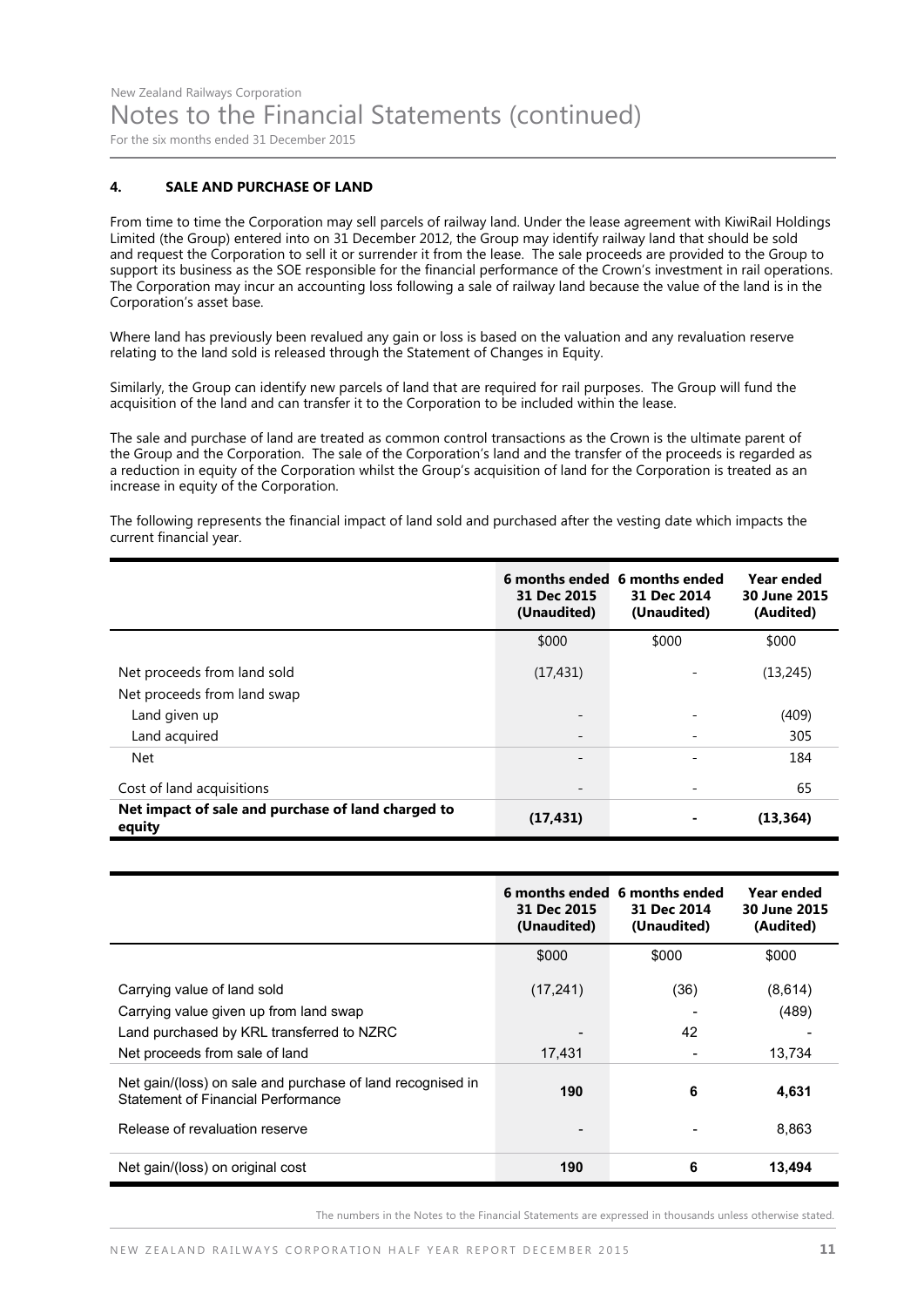#### **5. PROPERTY, PLANT AND EQUIPMENT**

| <b>Land and Buildings</b>       | 31 December 2015<br>(Unaudited) | 31 December 2014<br>(Unaudited) | 30 June 2015<br>(Audited) |
|---------------------------------|---------------------------------|---------------------------------|---------------------------|
|                                 | \$000                           | \$000                           | \$000                     |
| Cost                            | 3,363,659                       | 3,274,209                       | 3,363,486                 |
| <b>Accumulated Depreciation</b> | (157)                           | (3,559)                         |                           |
| <b>Net Book Value</b>           | 3,363,502                       | 3,270,650                       | 3,363,486                 |

#### (i) Recognition and Measurement

Property, plant and equipment is recognised on purchase or construction at cost and is subsequently revalued on a class basis to fair value. The Corporation holds two types of assets, land and buildings, which are held under one asset class.

Where an asset is acquired for nil or nominal consideration the asset is recognised initially at fair value. Revenue from the non-exchange transaction measured as the amount of the increase in net assets recognised by NZRC is recognised in surplus or deficit.

#### (ii) Revaluation

Land and buildings are revalued with sufficient regularity to ensure that the carrying amount does not differ materially from fair value. Fair value is determined from market-based evidence by an external, independent valuer. Valuations are undertaken in accordance with the standards issued by the New Zealand Property Institute with the following bases of valuation adopted:

- Rail corridor land associated with the rail corridor is valued based on adjacent use ('across the fence'), as an approximation of fair value.
- Non-specialised land and buildings which could be sold with relative ease are valued at market value.

Any revaluation increase arising on the revaluation of land and buildings is credited to the revaluation reserve of the asset class. If a revaluation decrease for the same asset class was previously recognised in surplus or deficit, the revaluation increase should be recognised as a credit to surplus or deficit up to the extent of the decrease previously charged. Any excess is credited to the revaluation reserve of the asset class.

A decrease in carrying amount arising on the revaluation of a class of asset is charged as an expense to the surplus or deficit to the extent that it exceeds the balance, if any, held in the asset class revaluation reserve relating to a previous revaluation of that class of asset.

Other additions between revaluations are recorded at cost.

Land and buildings are revalued every three years by Darroch Limited who are independent valuers and have relevant qualifications and experience. The last revaluation was carried out as at 30 June 2015.

As at 31 December 2015, the total fair value of land and building is \$3,363,502,000.

(iii) De-recognition

Realised gains and losses arising from de-recognition of property, plant and equipment are recognised in the surplus or deficit in the period in which the transaction occurs. The gain or loss is calculated as the difference between the carrying amount of the asset and the net disposal proceeds received (if any). Any balance attributable to the derecognised asset in the asset revaluation reserve is transferred to retained earnings.

(iv) Depreciation

Depreciation is charged on a straight line basis at rates that will allocate the cost or valuation of the asset over its expected useful life to its estimated residual value. In determining an asset's useful life, consideration is given to its expected usage, its expected wear and tear, technical or commercial obsolescence, and legal or similar limits on its use.

Depreciation is provided on buildings with a useful life of 55 years and is charged to surplus or deficit. Land is not depreciated.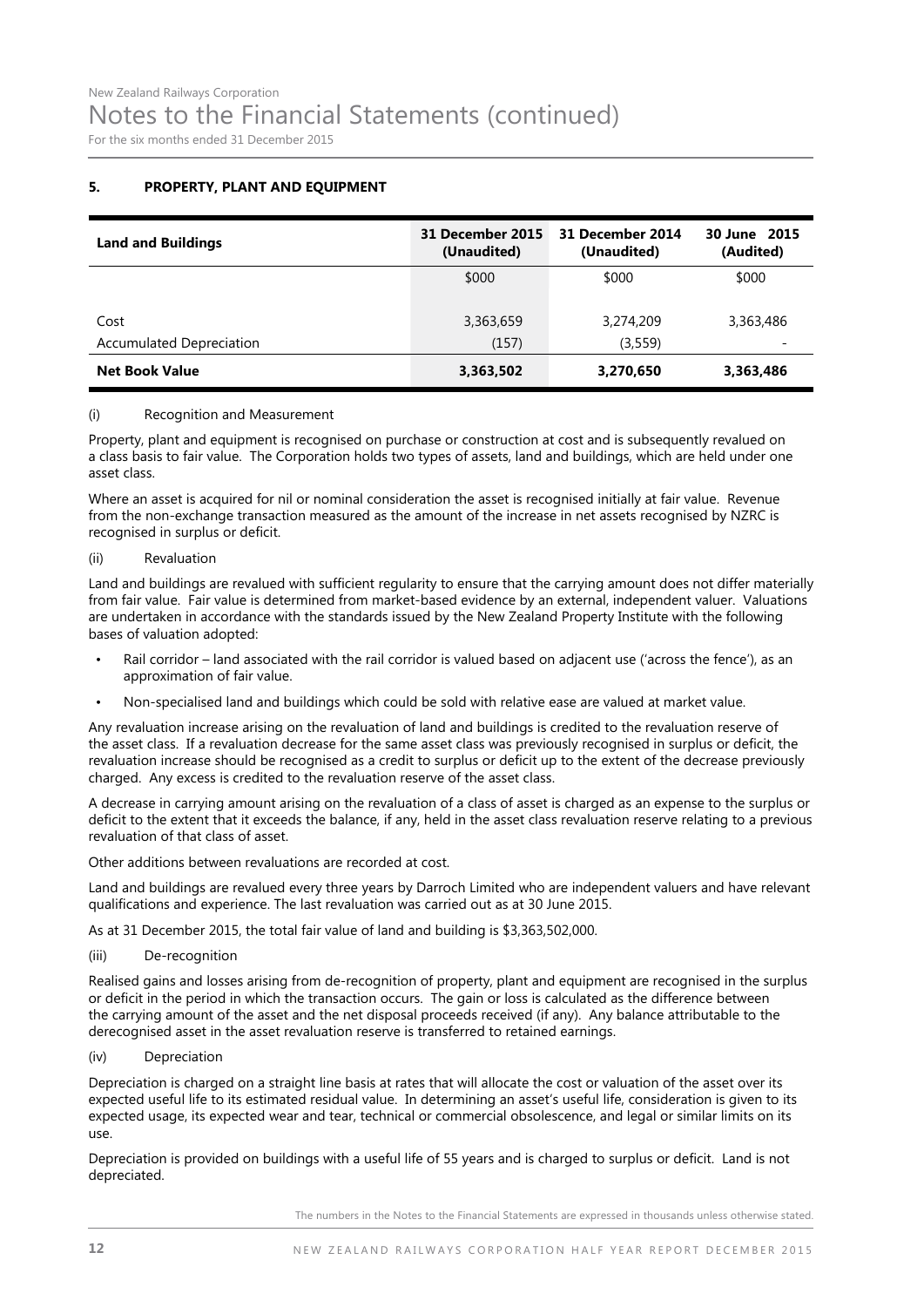#### (v) Impairment of non-financial assets

The carrying amounts of the Corporation's non-financial assets are reviewed at each reporting date to determine if there is any indication of impairment. For land that is identified to be contaminated the asset will be tested for impairment by comparing its recoverable service amount to its carrying amount. The recoverable service amount of an asset is the higher of its value in use and its fair value less costs to sell.

The Corporation uses the restoration cost approach to determine the asset's value in use.

If an asset's carrying amount exceeds its recoverable service amount the asset is impaired and the carrying amount is written down to the recoverable amount.

#### **6. ASSETS HELD FOR SALE**

Where an asset's carrying amount is to be recovered through a sale transaction rather than continuing use it is classified as held for sale and separately identified as a current asset on the Statement of Financial Position. Assets held for sale are held at the lower of their carrying amount and fair value less costs to sell. Assets held for sale are not depreciated.

As at 31 December 2015, assets held for sale are nil (30 June 2015: \$17,414,000) and are reflected at fair value less cost to sell.

#### **7. LEASE COMMITMENTS**

#### **Operating lease commitments as lessor**

Operating leases are defined as leases under which substantially all the risks and rewards of ownership of the applicable asset or assets remain with the lessor. Operating lease payments and receipts are recognised in the surplus or deficit in accordance with the pattern of benefits derived or received.

The Corporation has, along with the Crown, granted a long-term lease (the "Core Lease") to KiwiRail Limited (KRL), a company in the KiwiRail Holdings Limited Group, for nominal consideration, under which KRL can enjoy the commercial benefit of the land. KRL has primary responsibility for administering the land. Under the Core Lease it can undertake many activities in relation to the land without requiring the consent or involvement of NZRC.

NZRC does not have any other operating lease commitments as lessor at 31 December 2015 (30 June 2015: nil).

#### **8. CAPITAL AND OTHER COMMITMENTS**

The Corporation has no commitments for capital purchases at 31 December 2015 (30 June 2015: nil).

#### **9. RECONCILIATION OF NET LOSS TO NET CASH FLOWS FROM OPERATING ACTIVITIES**

|                                                                                             | Dec 2015<br>(Unaudited) | 6 months ended 6 months ended<br>Dec 2014<br>(Unaudited) | Year ended<br><b>June 2015</b><br>(Audited) |
|---------------------------------------------------------------------------------------------|-------------------------|----------------------------------------------------------|---------------------------------------------|
|                                                                                             | \$000                   | \$000                                                    | \$000                                       |
| Net gain /(loss)<br>Add / (deduct) items classified as investing or financing<br>activities | 33                      | (720)                                                    | 3,179                                       |
| (Profit)/loss on sale of assets                                                             | (190)                   | (6)                                                      | (4,631)                                     |
| Add non-cash flow items                                                                     | (157)                   | (726)                                                    | (1, 452)                                    |
| Depreciation and amortisation expense                                                       | 157                     | 726                                                      | 1,452                                       |
| Net cash flows from operating activities                                                    | -                       |                                                          |                                             |

The numbers in the Notes to the Financial Statements are expressed in thousands unless otherwise stated.